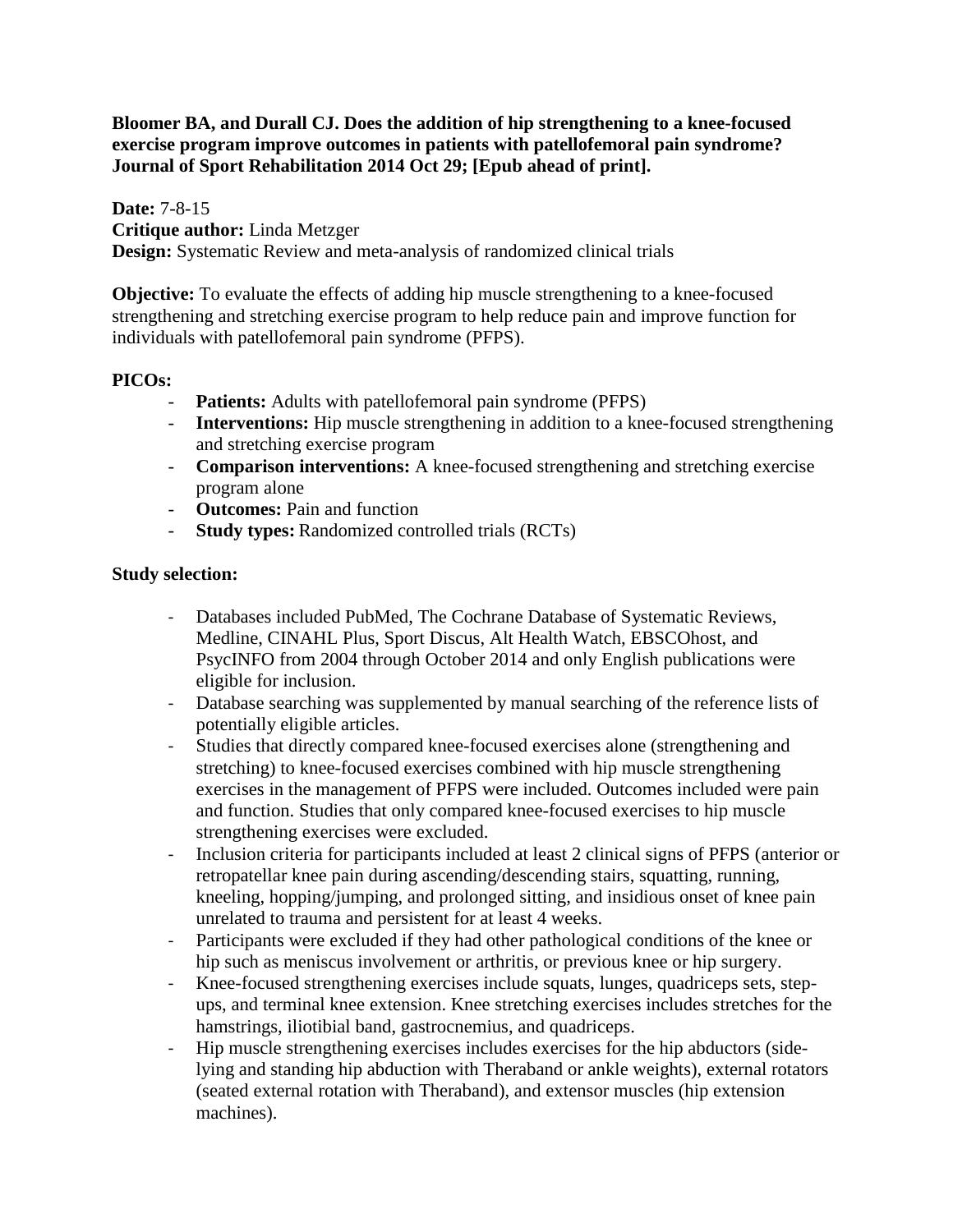- For the strengthening exercises, 2-4 sets of 10-15 repetitions should be performed. Stretching exercises should be held for 30 seconds and performed 3 times consecutively a minimum of 3 times a week for 4 weeks.
- All included trials were critically appraised for methodological quality or risk of bias using the 11 item validated PEDro scale. A trial with a score of 6 or more was considered to be high quality consistent with previous reviews.
- As the studies used a variety of different scales to measure comparable outcomes across trials, a unitless measure of treatment effect size was needed to allow the results of the various RCTs to be pooled. Standardized mean differences (SMD) were used to calculate treatment effect sizes, and to obtain a summary estimate. Positive SMD values were used to indicate that the outcome favored the intervention group. A SMD 0.2-0.5 was considered a small effect, 0.5-0.8 a moderate effect, and  $>0.8$  a large effect.

# **Results:**

- Overall 4 RCTs with a total of 170 participants with PFPS were included in this review. Ages ranged from 17 to 40 years with mean age ranges of 21-25 years. Thirteen (8%) males and 157 (92%) females participated. All 4 studies were RCTs directly comparing knee-focused exercises combined with hip muscle strengthening exercises to knee-focused exercises alone to address PFPS, and one study also included a non-treatment control group.
- All four RCTs were rated as level 1b evidence based on the Centre for Evidence-Based Medicine 2009 criteria.
- In each of the 4 studies, patients with PFPS demonstrated statistically significant improvements in pain and function in response to both the knee-focused exercise program and the combined knee and hip muscle strengthening exercise program. The improvements were significantly greater in the groups that performed hip strengthening exercises in addition to the knee exercises.
- Overall for the 4 pooled studies with 170 participants, there was a moderate statistically significant effect favoring the combined knee and hip strengthening exercise group for improvement in pain (SMD= 0.53) and function (SMD= 0.48).
- In all 4 of the included studies, the addition of hip muscle strengthening to a kneefocused exercise program resulted in superior outcomes in pain and function. For the 4 studies, the effect sizes for pain and function ranged from small (0.25) to large (0.86).
- One study with 54 participants evaluated a 12-month long term follow-up and produced the largest effect sizes among the studies  $(> 0.80$  for pain and function). In this study, Fukuda (2012) reported that both groups improved at the 3- and 6-month follow-ups, but only the knee and hip combined exercise group demonstrated improvements at the 12-month follow-up. The other 3 studies in this review had shorter follow-up periods of 4 to 6 weeks, and also had smaller between group effect sizes for both pain and function.
- Risk of bias was assessed with the PEDro scale for the 4 studies included in the metaanalysis. All 4 were higher quality trials  $(> 6/10)$ , with two studies scoring 7 and two scoring 8 on the PEDro scale that were assessed as 'low risk of bias'.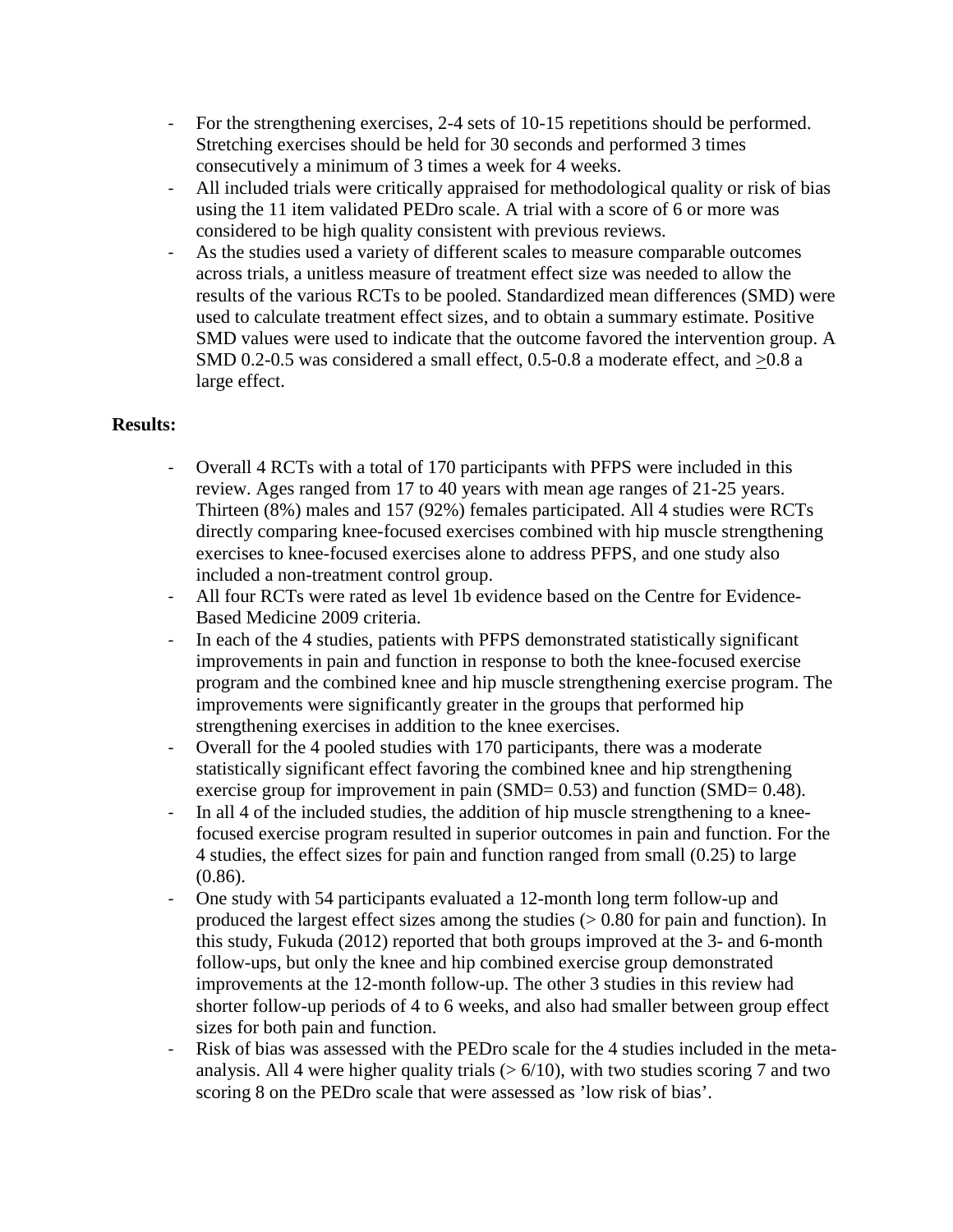## **Authors' conclusions:**

- Current high-quality evidence (level 1b evidence) supports the addition of hip muscle strengthening to knee-focused strengthening and stretching for individuals with PFPF to help reduce pain and improve function.
- The pooled results of the meta-analysis of the 4 randomized trials indicates that the addition of hip muscle strengthening to knee-focused strengthening and stretching resulted in greater improvements in pain and function and were more effective than knee-focused exercises alone in patients with PFPS.
- This review supports the addition of hip muscle strengthening to a knee-focused strengthening and stretching program to improve pain and function in patients with PFPS. Although the statistical significance between the 2 exercise interventions (knee-focused versus hip plus knee) was significant in all 4 studies, the effect size in 3 of the studies was small, suggesting that the clinical difference between the 2 exercise regimens may be somewhat nominal.
- Since hip strengthening is beneficial for patients with PFPS, future research should evaluate the impacts of hip strengthening for other common knee pathologies such as osteoarthritis and tendinitis.
- Since the studies in this review included more females than males, further research should study gender differences in outcomes with hip strengthening for treatment of PFPS.
- Further research is needed that focuses on the efficacy of hip extension strengthening for PFPS, since Fukuda (2012) utilized a hip extension machine, and reported the largest improvements in pain and function.
- Fukuda (2012) was the only study that included long-term follow-up, and additional research is needed to study the long-term benefits of exercise interventions in patients with PFPS.

# **Comments:**

- The highest quality trial with the lowest risk of bias provided large effect sizes for both pain and function (0.86 and 0.81) when comparing knee-focused versus hip plus knee exercise regimens.
- The relatively large range of effect sizes for pain and function (0.25 to 0.86) reported from the 4 studies may indicate that considerable uncertainty still remains in determining a real effect size and more importantly whether the effect size is clinically important. On the other hand, all 4 studies showed a positive effect for the addition of hip strengthening for PFPS treatment, adding support for including this treatment modality for patients with PFPS.
- Heterogeneity was not reported in this review and so it is not known if it was assessed or if it was statistically significant for the meta-analysis.
- One strength of this systematic review was that it assessed the methodological quality of each study using the PEDro scale. Applying the Centre for Evidence-Based Medicine 2009 criteria to each RCT to determine the quality of evidence also helped to increase the level of confidence in the results.